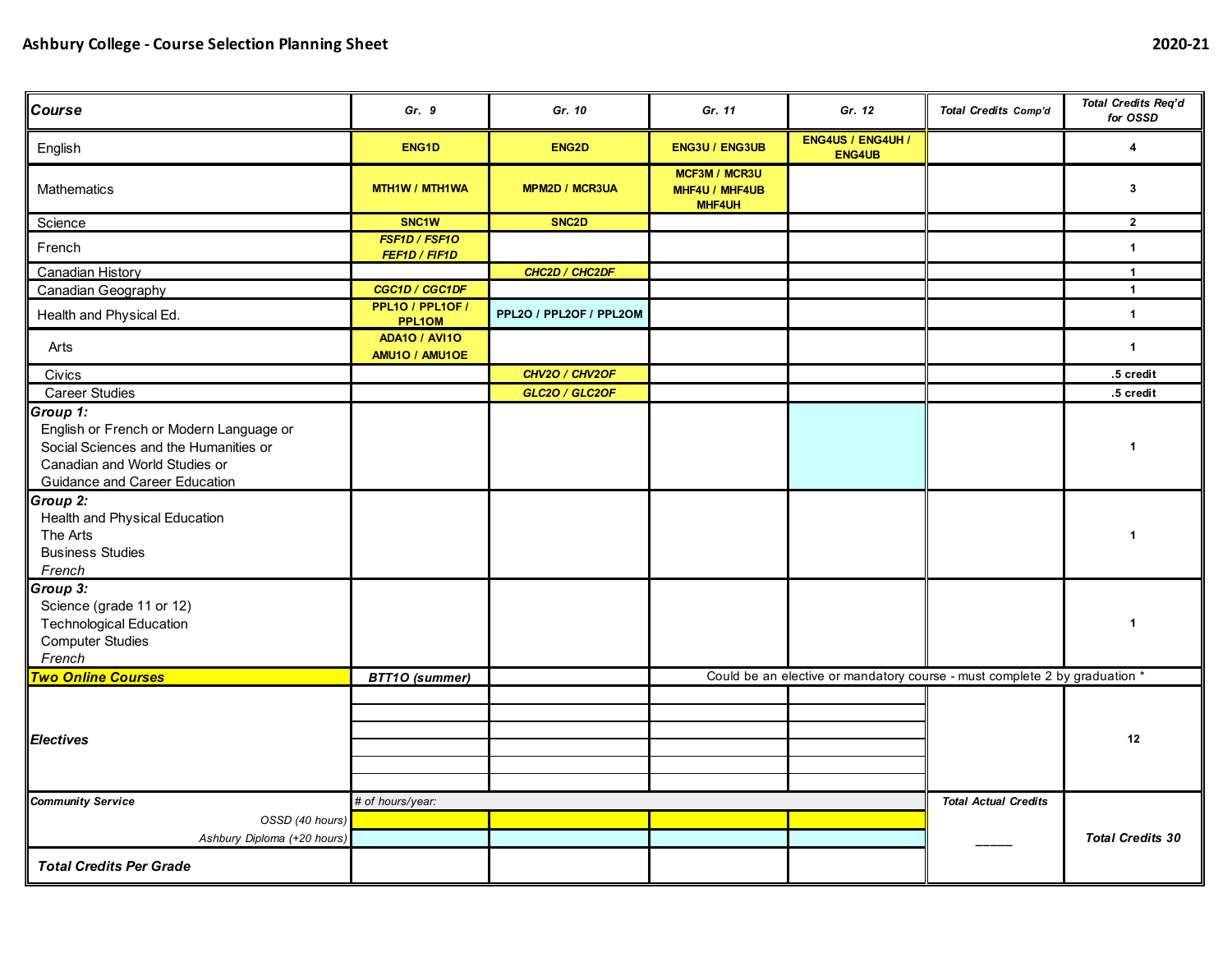| <b>Department</b>     | Grade 9           |                                          | Grade 10           |                               | Grade 11                  |                                                      | Grade 12                  |                                                                                                             | <b>Course Selections</b>                                 |
|-----------------------|-------------------|------------------------------------------|--------------------|-------------------------------|---------------------------|------------------------------------------------------|---------------------------|-------------------------------------------------------------------------------------------------------------|----------------------------------------------------------|
| English               | ENG1D             | English                                  | ENG2D              | English                       | ENG3U                     | English/IB Language and Literature                   | ENG4US                    | IB Language and Literature SL                                                                               |                                                          |
|                       |                   |                                          |                    |                               | ENG3UB                    | English / IB Literature SL/HL                        | ENG4UH                    | IB Language and Literature HL                                                                               |                                                          |
|                       | ESLCO             | Level 3 ESL                              | ESLDO              | Level 4 ESL                   | ESLEO                     | ESL Level 5                                          | ENG4UB                    | IB Literature SL/HL                                                                                         |                                                          |
|                       |                   |                                          |                    |                               |                           |                                                      | EWC4U                     | The Writer's Craft                                                                                          |                                                          |
| <b>Mathematics</b>    | MTH1W             | Math<br>.                                | MPM2D              | Math                          | MCF3M                     | Functions                                            | MHF4U                     | <b>Advanced Funtions</b>                                                                                    |                                                          |
|                       | MTH1WA            | <b>Accelerated Math</b>                  | MCR3UA             | Functions (accelerated)       |                           |                                                      | MCV4U                     | Calculus and Vectors                                                                                        |                                                          |
|                       |                   |                                          |                    |                               |                           |                                                      | MDM4U                     |                                                                                                             |                                                          |
|                       |                   |                                          |                    |                               |                           |                                                      | MDM4UB<br>MCV4UB          | Data Management<br>I. B. Math Applications and Interpretation SL.<br>I. B. Math Analysis and Approaches SL. |                                                          |
|                       |                   |                                          |                    |                               |                           |                                                      |                           |                                                                                                             |                                                          |
|                       |                   |                                          |                    |                               |                           |                                                      | MCV4UH                    | IB Math Analysis and Approaches HL                                                                          |                                                          |
|                       |                   |                                          |                    |                               |                           |                                                      | MDM4UH                    | IB Math Analysis and Approaches HL                                                                          |                                                          |
| Science               | SNC1W             | Science                                  | SNC <sub>2</sub> D | Science                       | SBI3U<br>------           | Biology                                              | SBI4U                     | Biology                                                                                                     |                                                          |
|                       |                   |                                          |                    |                               | SBI3UB                    | IB Biology                                           | SBI4UB                    | IB Biology SL                                                                                               |                                                          |
|                       |                   |                                          |                    |                               |                           | --------                                             |                           | IB Biology HL + SBI9IB                                                                                      |                                                          |
|                       |                   |                                          |                    |                               | SCH3U<br>SCH3UB           | Chemistry                                            | SBI4UH<br>SCH4U<br>SCH4UB | Chemistry                                                                                                   |                                                          |
|                       |                   |                                          |                    |                               |                           | <b>IB Chemistry</b>                                  | SCH4UH                    | IB Chemistry SL                                                                                             |                                                          |
|                       |                   |                                          |                    |                               | SPH3U                     | -------<br>Physics                                   | SPH4U                     | IB Chemistry HL + SCH9IB<br>Physics                                                                         |                                                          |
|                       |                   |                                          |                    |                               | .                         |                                                      |                           |                                                                                                             |                                                          |
|                       |                   |                                          |                    |                               | SPH3UB IB Physics         |                                                      | SPH4UB                    | IB Physics SL                                                                                               |                                                          |
|                       |                   |                                          |                    |                               | .                         |                                                      | SPH4UH<br>CGR4MB          | IB Physics HL + SPH9IB<br>IB Environmental Systems +CGR9IB                                                  |                                                          |
| <b>Social Studies</b> | CGC1D             |                                          | CHC2D              | Canadian History              |                           |                                                      | CGW4U                     | World Issues                                                                                                |                                                          |
|                       | CGC1DF            | Geography<br>Geography - French          | CHC2DF             | Canadian History French       | CHA3U<br>CGF3M            | American History<br>Physical Geography               | CGW4UF                    |                                                                                                             |                                                          |
|                       |                   |                                          |                    |                               | CHY4UB                    | IB History - Part 1                                  | IDC4UB                    | World Issues - French<br>IB History - Part 2                                                                |                                                          |
|                       |                   |                                          |                    |                               |                           |                                                      | CHY4U                     | World History                                                                                               |                                                          |
|                       |                   |                                          |                    |                               |                           |                                                      | CPW4UB                    | Canadian and World Politic                                                                                  |                                                          |
|                       |                   |                                          |                    |                               | CPW4UB                    | IB Global Politics - Part 1                          | CLN4UB                    | IB Global Politics - Part 2                                                                                 |                                                          |
|                       |                   |                                          | CHV2O              | Civics <sup>**</sup>          |                           |                                                      | HSB4U                     |                                                                                                             |                                                          |
|                       |                   |                                          | CHV2OF             | Civics-French                 | HZT4UB                    | IB Theory of Knowledge                               | HSB4UF                    | Sociology - French                                                                                          |                                                          |
| Modern                | FSF1D             | Core French                              | FSF2D<br>FEF2D     | Core French                   | FSF3U                     | Core French                                          | FSF4U                     | Core French                                                                                                 |                                                          |
| anguages.             | FFF1D             | Extended French<br>Immersion French      |                    | <b>Extended French</b>        | FEF3U                     | Extended French<br>Immersion French                  | FEF4U                     | Extended French                                                                                             |                                                          |
|                       | FIF1D<br>.        |                                          | FIF2D<br>.         | Immersion French<br>.         | FIF3U<br>                 |                                                      |                           |                                                                                                             |                                                          |
|                       | ESE10             | Beginner French                          | FSF2O              | Beginner French               | FSF1OB                    | IB French Ab initio SL Part 1                        | FSF2OB                    | IB French Ab initio SL Part                                                                                 |                                                          |
|                       |                   |                                          |                    |                               | FSF3UB                    | IB French B SL Part 1                                | FSF4UB                    | IB French B SL Part 2                                                                                       | Alternate Selection                                      |
|                       |                   |                                          |                    |                               |                           | IB French B SL/HL Part 1<br>IB French A SL/HL Part 1 | FEF4UB                    | IB French B SL/HL Part 2                                                                                    |                                                          |
|                       |                   |                                          |                    |                               | FEF3UB<br>FIF3UB<br>LWSCU |                                                      | FIF4UB<br>LWSDU           | 18 French A SL/HL Part 2                                                                                    |                                                          |
|                       | LWSBD             | Beginner Spanish                         | LWSBD              | <b>Beginner Spanish</b>       |                           | Spanish                                              |                           | Spanish                                                                                                     |                                                          |
|                       |                   |                                          |                    |                               | LWSBDB                    | IB Spanish Ab intio Part 1                           | LWSCUB                    | IB Spanish Ab intio Part 2                                                                                  |                                                          |
|                       | LKBBD             | Simplified Chinese                       | LKBCU              | Simpified Chinese, Level 2    | LWSCUB                    | IB Spanish B SL/HL Part 1                            | <b>LWSDUB</b>             | IB Spanish B SL/HL Part 2                                                                                   |                                                          |
| <b>The Arts</b>       | <b>AVI10</b>      | Art                                      | AVI20              | Art                           | AVI3M                     | Art                                                  | AVI4M                     | Art+AVI9IB                                                                                                  | ** for CHV2O(F) and GLC2O(F)                             |
|                       | ADA10             | Drama                                    | ADA20<br>AMU20     | Drama                         | ADA3M                     | Drama                                                | ADA4M<br>AMU4M            | Drama                                                                                                       | Please enter them in one box<br>as they are half credits |
|                       | AMU10             | <b>Beginner Music</b>                    |                    | Music                         |                           | Music                                                |                           | Music                                                                                                       |                                                          |
|                       | AMU10E            | <b>Experienced Music</b>                 |                    |                               | AMU3M<br>AVI3MB<br>ADA3MB | IB Art<br>IB Drama                                   | AVI4MB<br>ADA4MB          | IB Art + AVI9IB<br>IB Drama                                                                                 |                                                          |
|                       |                   |                                          |                    |                               | AMU3MB                    | <b>IB Music</b>                                      | AMU4MB                    | IB Music                                                                                                    |                                                          |
| Physical and          | PPL10             |                                          | PPL2O              | Phys Ed - All-Genders         | PPL30                     | Phys Ed                                              | PLF4M                     | Phys Ed                                                                                                     |                                                          |
|                       | PPL1OF            | Phys Ed - All-Genders<br>Phys Ed - Girls | PPL2OF             | Phys Ed - Girls               |                           |                                                      |                           |                                                                                                             |                                                          |
| Health Ed.            | PPL1OM            | Phys Ed - Boys                           | PPL2OM             | Phys Ed - Boys                |                           |                                                      | PSK4U                     | Kinesiology                                                                                                 | <b>Student Signature</b>                                 |
| <b>Business &amp;</b> | <b>BBI20</b>      | Intro to Business                        | <b>BBI20</b>       | Intro to Business             | BOH4M                     | <b>Business Leadership</b>                           | BOH4M                     | <b>Business Leadership</b>                                                                                  |                                                          |
| <b>Technology</b>     | BBI2OF            | Intro to Business in French              | BBI2OF             | Intro to Business in French   | BAF3M                     | Accounting                                           |                           |                                                                                                             |                                                          |
|                       |                   |                                          |                    |                               | CIE3M                     | Economics                                            | CIA4U                     | Economics                                                                                                   |                                                          |
|                       |                   |                                          |                    |                               |                           | <b>IB Economics</b>                                  | CIA4UB                    | IB Economics SL/H                                                                                           |                                                          |
|                       | ICS <sub>20</sub> | Computer Studies                         | ICS <sub>20</sub>  | Computer Studies              | CIE3MB<br>ICS3U           | Computer Science                                     | ICS4U<br>ICS4U            | Computer Science                                                                                            |                                                          |
|                       |                   |                                          |                    |                               | ICS3UB                    | IB Computer Science                                  |                           | IB Computer Science SL                                                                                      | Parent Signature                                         |
|                       | TGJ2O             | Comm Tech                                | TGJ2O              | Comm Tech                     | TGJ3M                     | Comm Tech                                            | ICS4UH                    | IB Computer Science HL                                                                                      |                                                          |
|                       |                   |                                          |                    |                               | TDJ3M                     | Design Technology                                    | TDJ4M                     | Design Technology                                                                                           |                                                          |
| Guidance and          | GLS10             | Learning Strategies 1                    | GLC2O              | Careers <sup>**</sup>         |                           |                                                      |                           |                                                                                                             |                                                          |
| <b>Career Studies</b> |                   |                                          | GLC2OF             | Careers - French <sup>*</sup> |                           |                                                      |                           |                                                                                                             |                                                          |
| <b>Online Courses</b> |                   | BTT10  Info. & Comm Tech in Business     |                    |                               |                           |                                                      |                           |                                                                                                             |                                                          |
|                       |                   | (online summer course only)              |                    |                               |                           |                                                      |                           |                                                                                                             |                                                          |